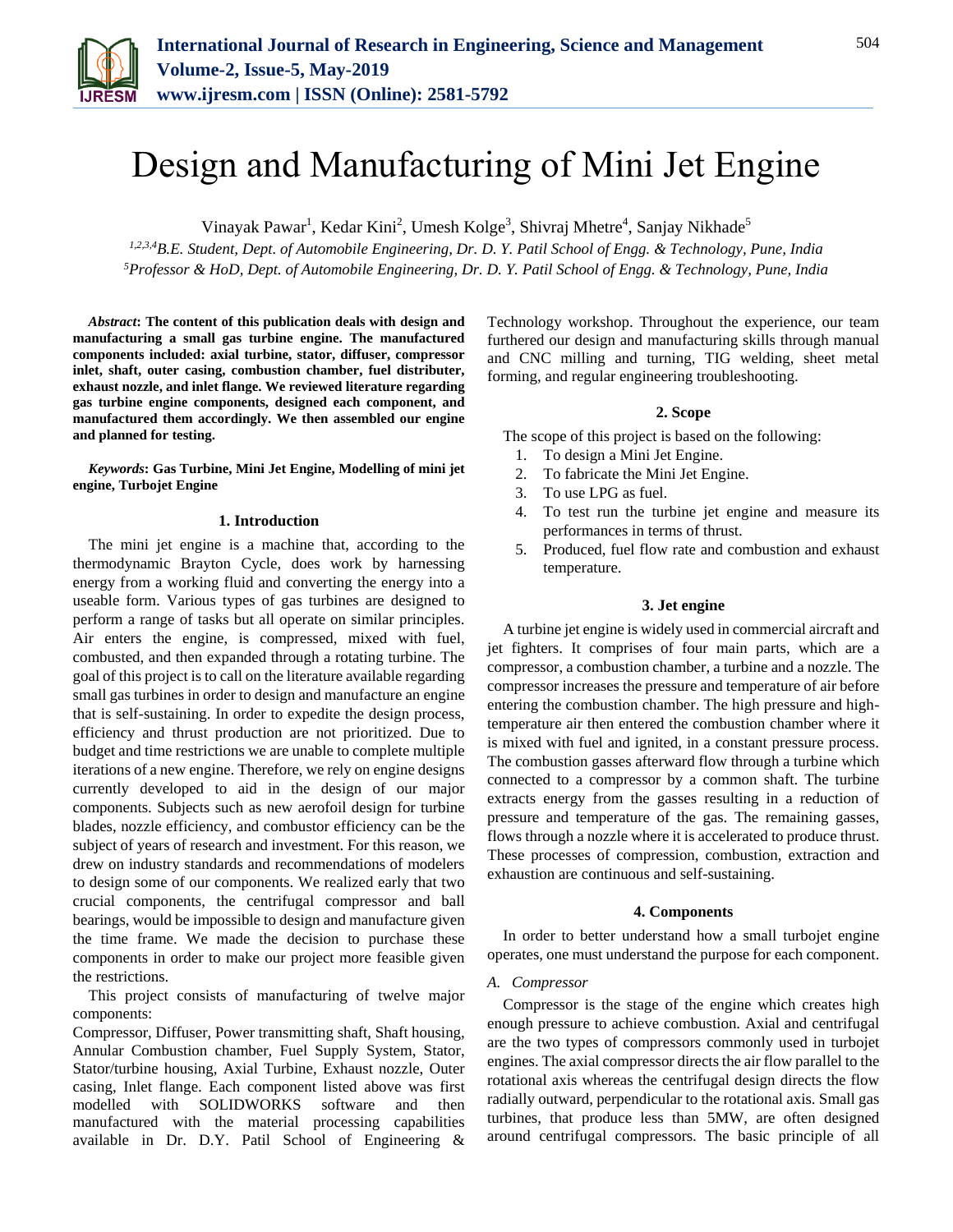

compressors is the same it converts kinetic energy into pressure energy. To achieve this air drawn into the compressor is first accelerated to high speed and then decelerated. This action converts the speed of the gas into pressure. If radial compressor is used, centrifugal force provides a further increase in air pressure.



Fig. 1. Compressor

# *B. Diffuser*

The diffuser is the divergent section of the engine after the compressor and before the combustion section. It has the allimportant function of reducing high-velocity compressor discharge air to increased pressure at a slower velocity. This prepares the air for entry into the flame burning area of the combustion section at a lower velocity so that the flame of combustion can burn continuously. If the air passed through the flame area at a high velocity, it could extinguish the flame.

# *C. Combustion chamber*

The combustion chamber in gas turbines and jet engines is called the combustor. The combustor is fed with high pressure air by the compression system, adds fuel and burns the mix and feeds the hot, high pressure exhaust into the turbine components of the engine or out the exhaust nozzle. Three types of combustors namely: Can, Cannular and Annular type. Annular chamber can be employed quite effectively in a mini jet engine while being conducive to minimizing weight, cost and complexity of design. Our research focuses on small, annular combustion chambers that can be utilized in mini jet engines.



Fig. 2. Combustion chamber

# *D. Fuel supply system*

The purpose of the fuel supply system is to transport fuel from an outside source into the vaporization tubes of the combustion chamber. We chose a simple distributor designed similar to those seen in many small gas turbines. Fuel is supplied by an annular fuel distributor at the back end of the combustion chamber. Divided in small tubes the fuel is injected with negligible overpressure in each tubular stick. Here the fuel is atomized, mixed with air and vaporized by contact with the hot surface inside the stick. Air mass flow transports the atomized and vaporized fuel to the diffuser shaped end of the stick. With the addition of excess air mass flow in the primary zone a well flammable fuel-air mixture is generated. In this zone the flame is stabilized and a continuous combustion over a wide range of operation is possible.

# *E. Shaft*

The shaft of a jet engine connects the fan section, compressor and turbines together, transferring energy from the back of the engine to drive the front. Acting as the backbone of the engine, a shaft experiences different forces and temperatures along its length as it runs from the cool lower pressure fan section, driving the high-pressure warm compressor, passing through the hot combustor, then is turned by the high temperature fast rotating turbines. This means the shaft needs to be strong to transfer the force from the turbines all the way down its length to power the fan and compressor. It also needs to be able to cope with warm conditions as even with a cooling system, it is hot inside a jet engine. After reviewing various shaft designs used in similar engines, such as the KJ66 and SR30, we decided to use a design very similar to the KJ 66. Our engine is slightly larger than the KJ 66 therefore, we scaled up the shaft design while maintaining the overall style.



Fig. 3. Shaft assembly

# *F. Casing & inlet flange*

Casing is used to hold all components together. It acts as the outer shell of the combustor, and is a simple structure that is protected from thermal loads by the air flowing in it, so thermal performance is of limited concern. However, the casing serves as a pressure vessel that must withstand the difference between the high pressures inside the combustor and the lower pressure outside. That mechanical (rather than thermal) load is a driving design factor in the case.



Fig. 4. Casing & Inlet flange